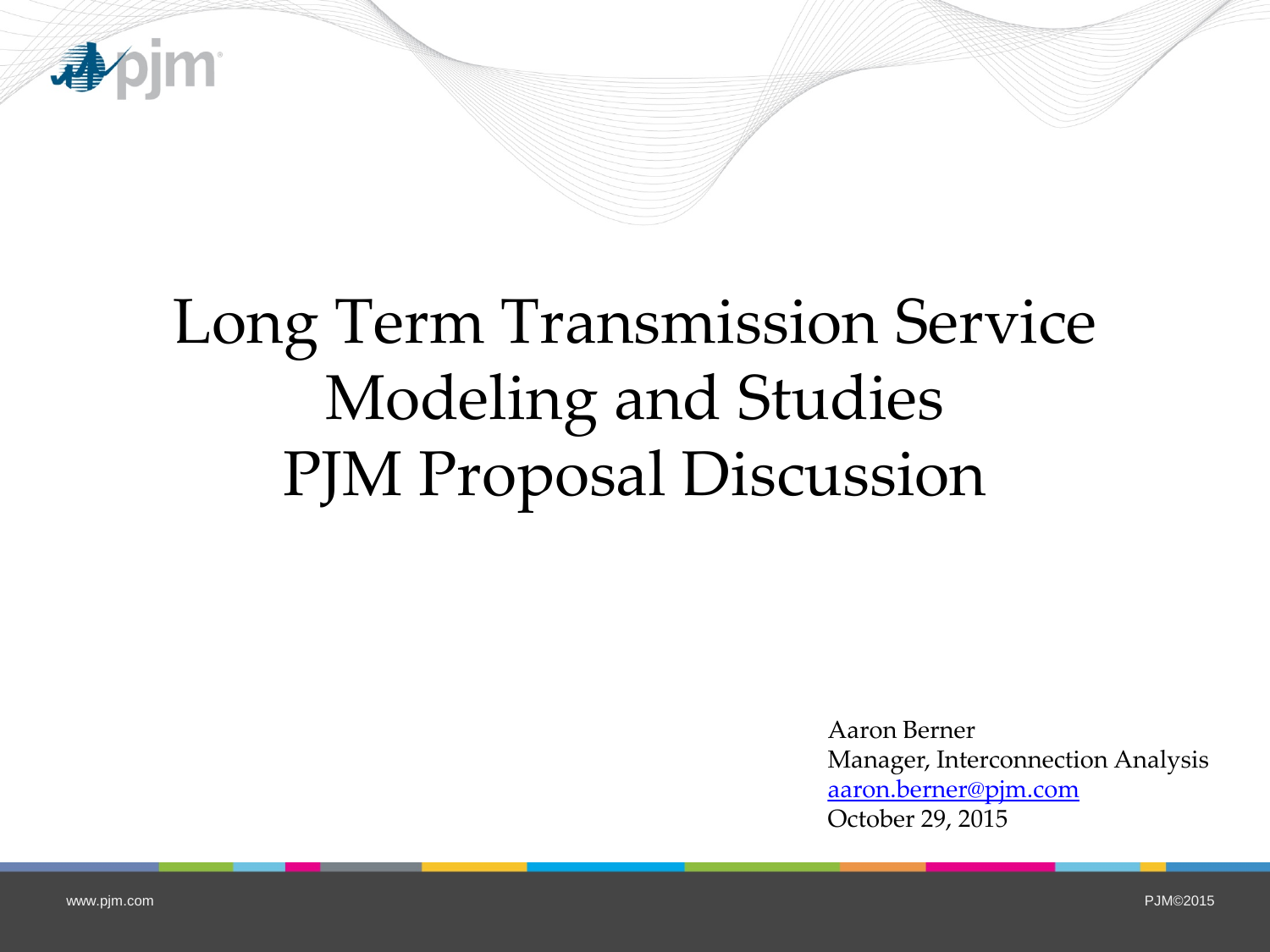## Base Case Processes



- Base case
	- Model reservations explicitly (individual generator(s) as applicable)
	- Model imports at 100%
	- Model exports at percentage based on utilization (currently 65%) and ramp to 100% for testing - This utilization percentage shall be updated periodically by PJM to be implemented in the base case studies for any study year. Additionally, ensure that the utilization percentage is no less than the sum of all export reservations associated with an external firm commitment
	- Model CBM at each seam based on percentages determined during initial base case development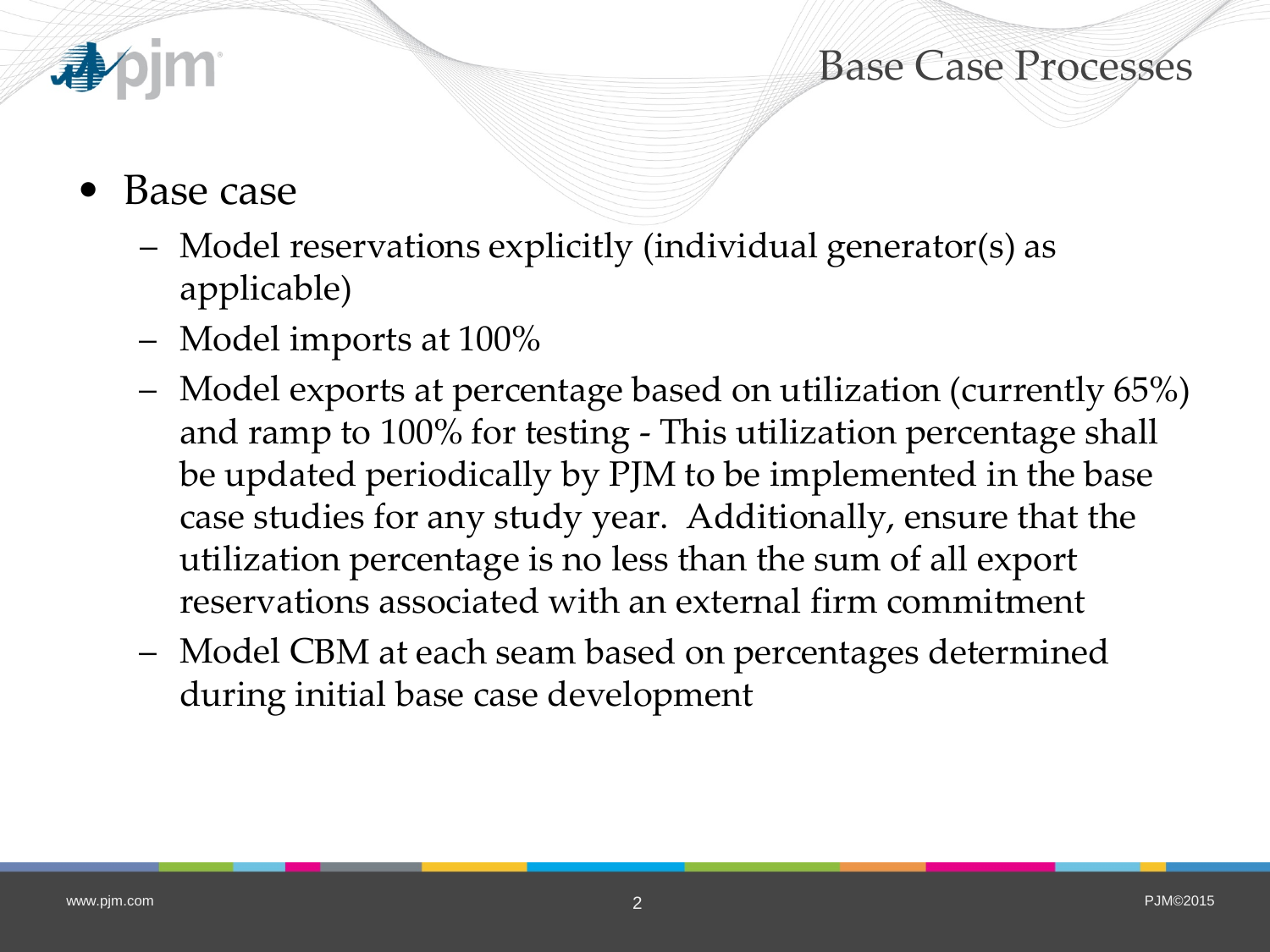

Queue Processes

- Queue studies
	- Model all existing service as above (service which had been modeled for the base case development & studies)
	- Model all queue requests at 100% (import and export) to determine individual impacts
	- Model CBM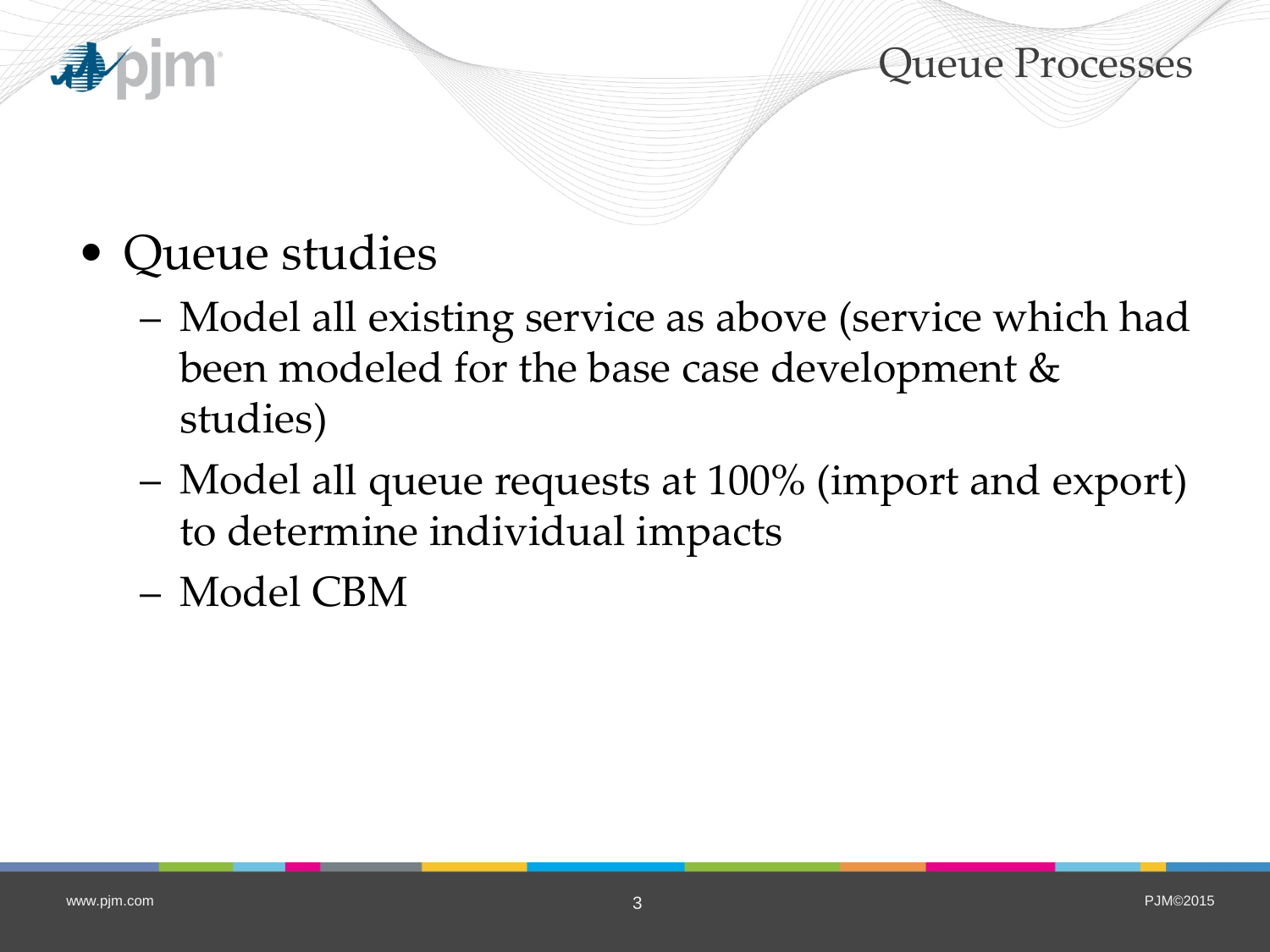

Queue & Basecase Study Processes

- Import studies
	- 3% dfax or 3% rating
- Export studies
	- 3% dfax or 3% rating for external facilities
	- Employ existing thresholds for internal facilities
	- Incorporate provisions to test/upgrade CIL impacted facilities